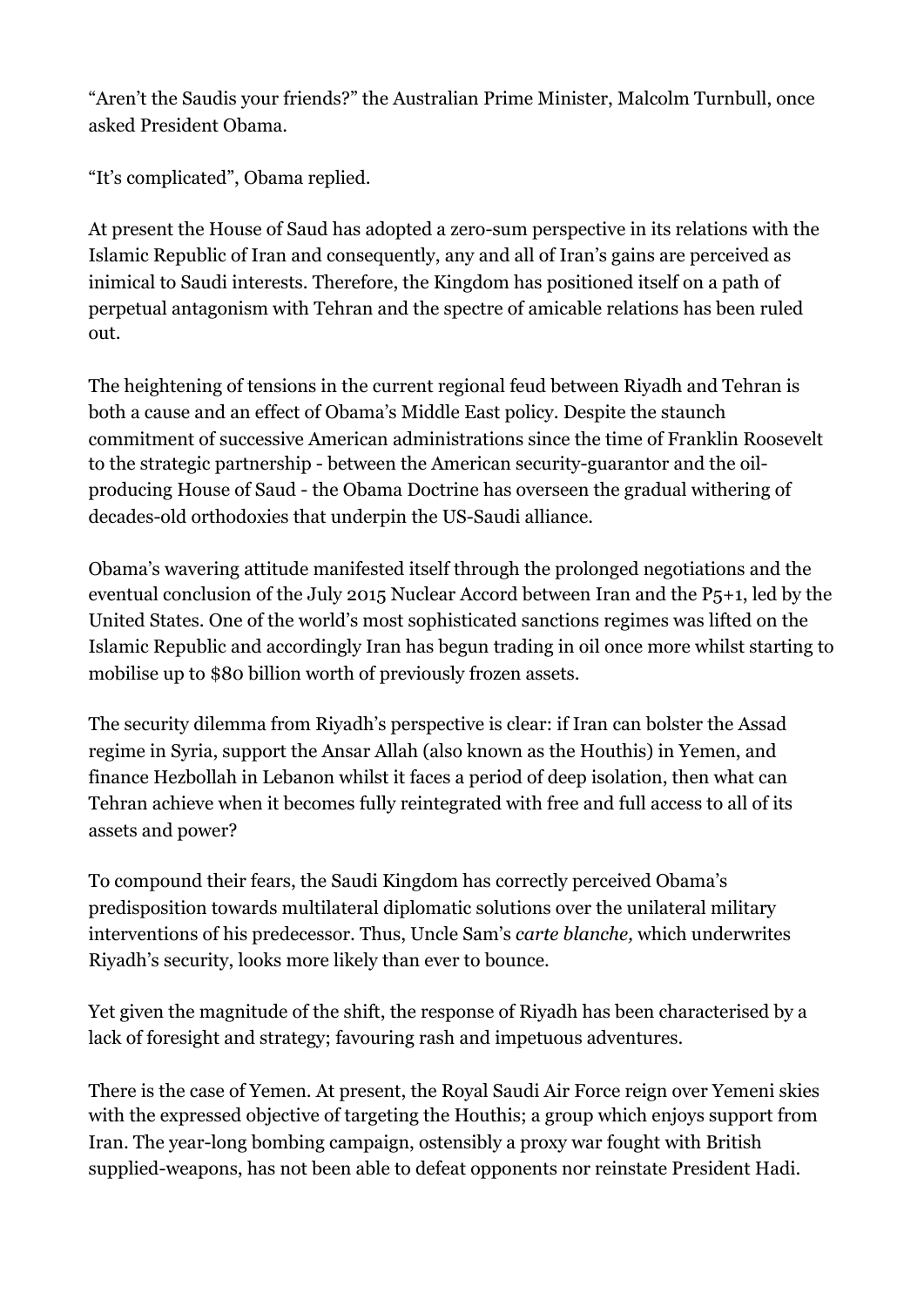The Yemeni campaign signals a departure from a traditionally cautious and tactful foreign policy. Since the succession of King Salman, an assertive and audacious foreign policy has been relentlessly pursued under the auspices of the young Foreign Minister, Adel al-Jubeir and Defence Minister, Mohammad bin-Salman.

The existing equation that wealth from oil could purchase regional aggrandisement and hegemony, specifically through promotion of Wahhabism abroad, has been shelved. Alternatively, Riyadh has favoured raising the stakes through flexing its military muscle in Yemen and communicating a willingness to engage ground troops in Syria. All of which reflects the uncertainty surrounding the anticipated revival of Iran as a regional power.

In addition, some analysts have suggested that the execution of the Shia cleric Sheik Nimr al-Nimr was anticipated by Riyadh to invoke a scathing reaction from Tehran, the selfproclaimed bastion of Shia Islam. The execution came just one day before the Implementation Day of the Nuclear Agreement.

By using sectarianism as a political tool, Riyadh hopes to alienate Iran along religious lines and foster the growth of Iranophobia as the majority of Muslims in the Middle East are Sunni. Equally, Riyadh is hopeful the sectarian weapon can be utilised to compensate for the shortcomings of battling Iran in proxy-contests such as Yemen and Syria.

In Lebanon too, the Saudi Kingdom has displayed a lack of prudence. Riyadh recently cancelled £3.2 billion worth of weapons for the Lebanese Army which came around the same time that the Gulf Cooperation Council (GCC) and the Arab League designated Hezbollah as a terrorist organisation. The Lebanese economy is partly dependent on hundreds of thousands of its workers in the Gulf monarchies which face the threat of being expelled. If the actions of Riyadh have been bred from hostility towards Hezbollah and Iran, it remains unclear how exactly these measures will curtail the influence of Shia forces.

In all of these policies, the seeds of inevitable failure have been sowed in the Kingdom's domestic context over numerous decades. Understanding Riyadh's domestic constraints highlights that Saudi's reach greatly exceeds its grasp.

The rise of petro-power in the Persian Gulf since the 1970s has seen Arab states soar to the heights of unprecedented wealth. However, the sole reliance on oil as a tool for stemming domestic discontent and a weapon to ascertain regional hegemony glistens more than it resembles gold. In the words of Adam Smith, "the income of men who love to reap where they never sowed" is unsustainable.

In other words, power derived from the export of oil is a double-edged sword. On the one hand, it has afforded Gulf monarchies vast revenues (as long as the oil price remains high),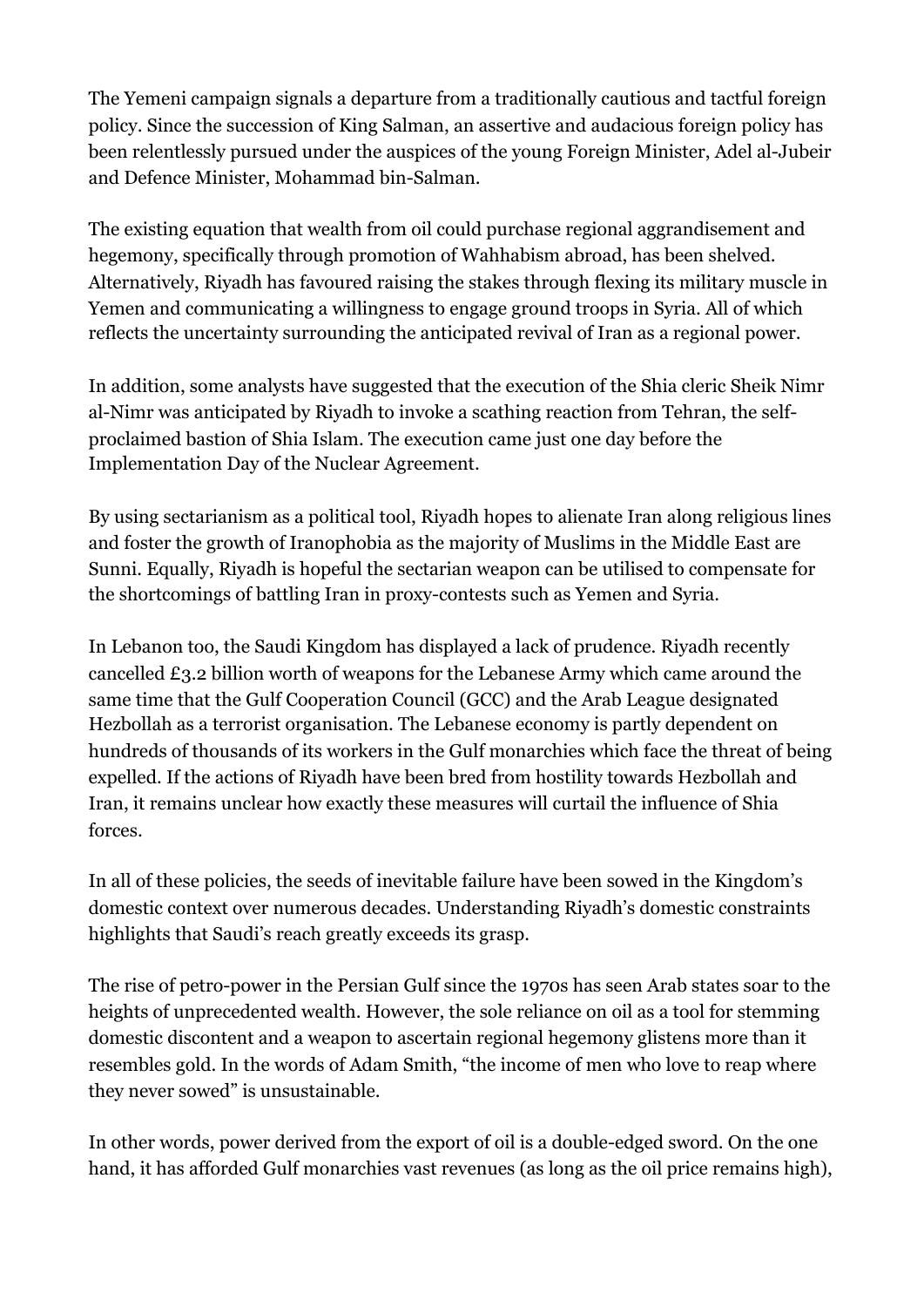to be lavishly smeared both internationally in promoting good relations as well as domestically in affording comfortable lifestyles for its citizens.

On the other hand, however, Saudi Arabia and other GCC countries suffer from a severe shortage of productive industries outside the oil sector. When oil prices are low, as they are at present, Riyadh faces financial strains as it runs a budget deficit of 15-20%.

It is significant that oil prices have plummeted from over \$100 per barrel to around \$40. The Saudi Kingdom jeopardises its own stability as much as its adversaries by oversupplying world markets with oil. Riyadh hopes to prevent Tehran from reclaiming its market share now that Iran is beginning to ramp-up its oil production.

Yet in a country where youth unemployment is up to 30% and half of the entire population is under the age of thirty, Riyadh requires high prices to cater for its citizens.

Even at times of high oil prices, the capital intensive nature of the oil industry provides little boost for other sectors. Consequently, across the GCC, 70% of total employment emanates from government jobs. Even with the relatively small sector of labour-intensive jobs, the Arab states import Asian labourers which further compounds the problem of an unskilled domestic workforce.

To withstand the situation, Riyadh relies on its huge foreign exchange reserves built up over decades of accumulating dollars from the sale of oil. Estimated at around \$750 billion, these reserves are nonetheless plummeting at around \$12 billion a month to sustain public expenditure. Not even Riyadh's decision to accelerate borrowing is a long-term remedy, but rather a shot-term palliative.

Therefore, as oil remains below \$100 per barrel, the foreign reserves will continue to dwindle and upon depletion, Gulf citizens who no longer can enjoy low taxes and huge subsidies may become increasingly restless and begin to question expensive military campaigns.

In contrast, the history of Iran places it in a much stronger position. The irony of the 1979 Islamic Revolution is that the isolation imposed on the country for over four decades has in reality spared Iran from the same development trajectory as the Arab Gulf states. The rampant accumulation and sole reliance on petrodollars as a means of state survival has made the Arab oil states the prisoner of Western expertise, capital and security. Instead, Iran's isolation from the flow of Western capital has engendered a greater degree of selfsufficiency.

With a much larger population of around 80 million and a highly educated and diversely employed middle class, Iran is much less dependent on its oil and gas reserves even though